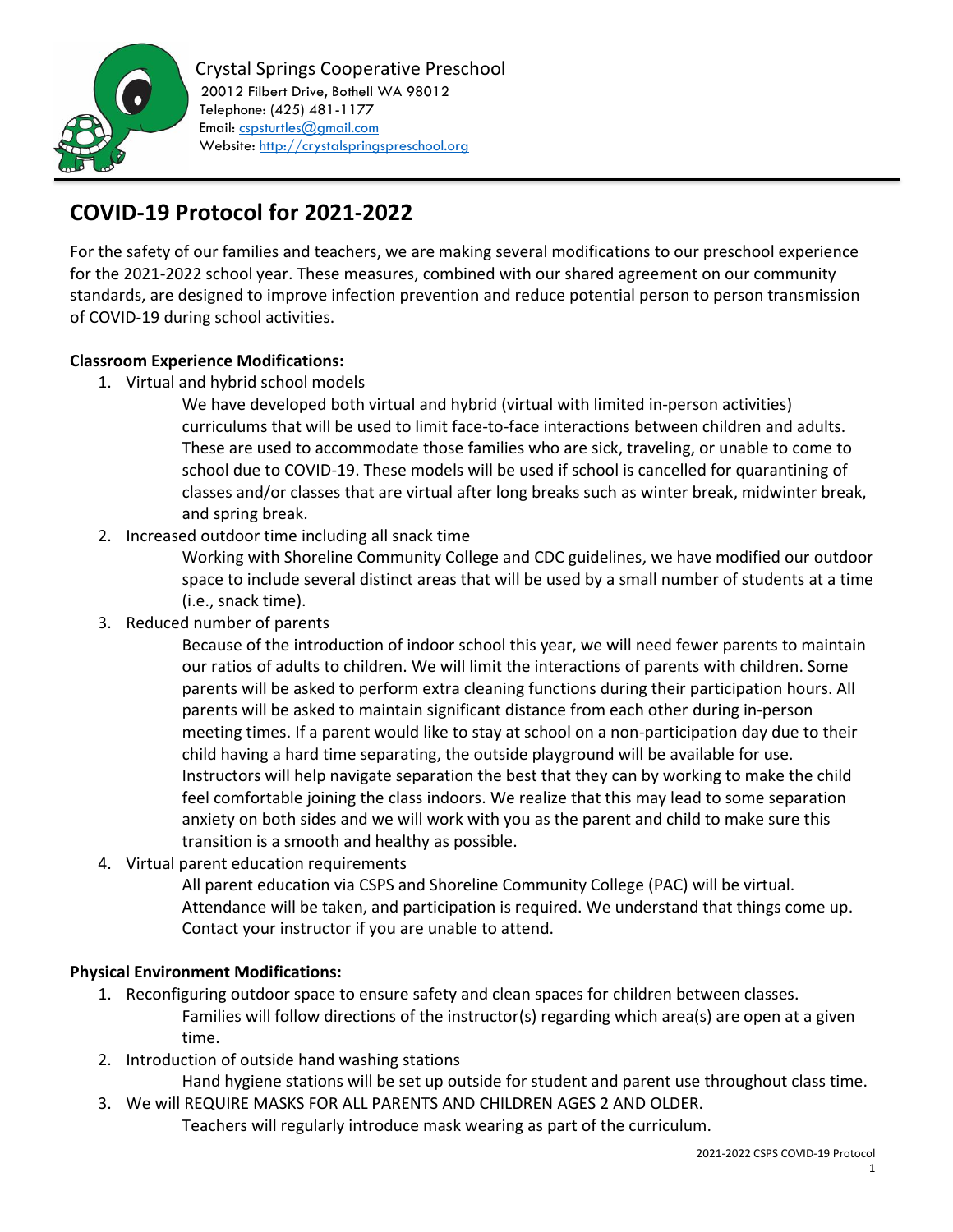4. Toy use and sharing procedures

We will not use toys that cannot be easily sanitized. All toys will be disinfected before being used with another class.

- 5. Disposable gloves, sanitizing wipes, and soap/water will be readily available for parents and teachers for every class (indoor and outdoor).
- 6. Children will each have a place to store their belongings during class time that is distanced from other students.
- 7. There will be an outside area designated for snack only. Snack will be supplied by the assigned snack parent on the calendar who will bring appropriate snacks adhering to the allergy/safe snack policy. Parents will prepare snack in the school kitchen fully masked and gloved for safety. Snack will be placed into separate baggies for the snack parent to hand out to children at snack time. Per our allergy/safe snack policy, parents of children with allergies will be required to approve snack before the snack parent begins snack preparation.
- 8. Children will only be able to drink from their water bottle brought from home.
- 9. Intensified cleaning and disinfecting schedule including toys and high touch surfaces (doorknobs, light switches, countertops, sinks, chairs, shared play equipment) will be implemented.
- 10. Bathrooms will have sanitizing wipes and will be wiped down after each use by a parent including door handles, sink, and toilet.

### **New Procedures for Arrival and Dismissal:**

- 1. Prior to arrival, temperatures should be checked at home and families will carefully assess for any symptoms or changes in health. Students and parents will stay home if they are sick.
- 2. Arrival: All the scheduled participating parents and their children will have their temperature taken first with a touchless forehead thermometer and will be asked health questions before entering the building. The instructor will have the sign-in sheet and will indicate temperature and arrival with their initials. After they are in the building, the instructor will have families masked up and line up on the sidewalk. Each child will have their temperature taken with the touchless forehead thermometer. The instructor will sign them in, and then they will be helped by one or more of the participating parents inside to wash their hands, navigate to their cubby, and then to their colored dot. If a parent is staying outside on a non-participation day, please let the instructor know so that they can take your temperature and sign you in as being at school but not indoors.
- 3. Dismissal: All parents picking up their child must back in park, line up on the sidewalk being mindful of social distancing and wait for their child to come outside. A scheduled participating parent will get the okay from the instructor to walk each child out and walk them to their parent.
- 4. All adults and children aged two and over are required to provide and wear their own cloth face mask, covering their nose and mouth, at all times while on school property including during pickup and drop off.
- 5. Students are expected to arrive with their own cloth mask.
- 6. Students are expected to bring their own water bottle.

## **Procedures for Disclosure of COVID-19 Symptoms or Exposure**

1. Families are expected to inform CSPS within 24 hours if a member of their household or close contact (i.e. nanny, caregiver) has had a known COVID-19 exposure or has developed symptoms of suspected COVID-19.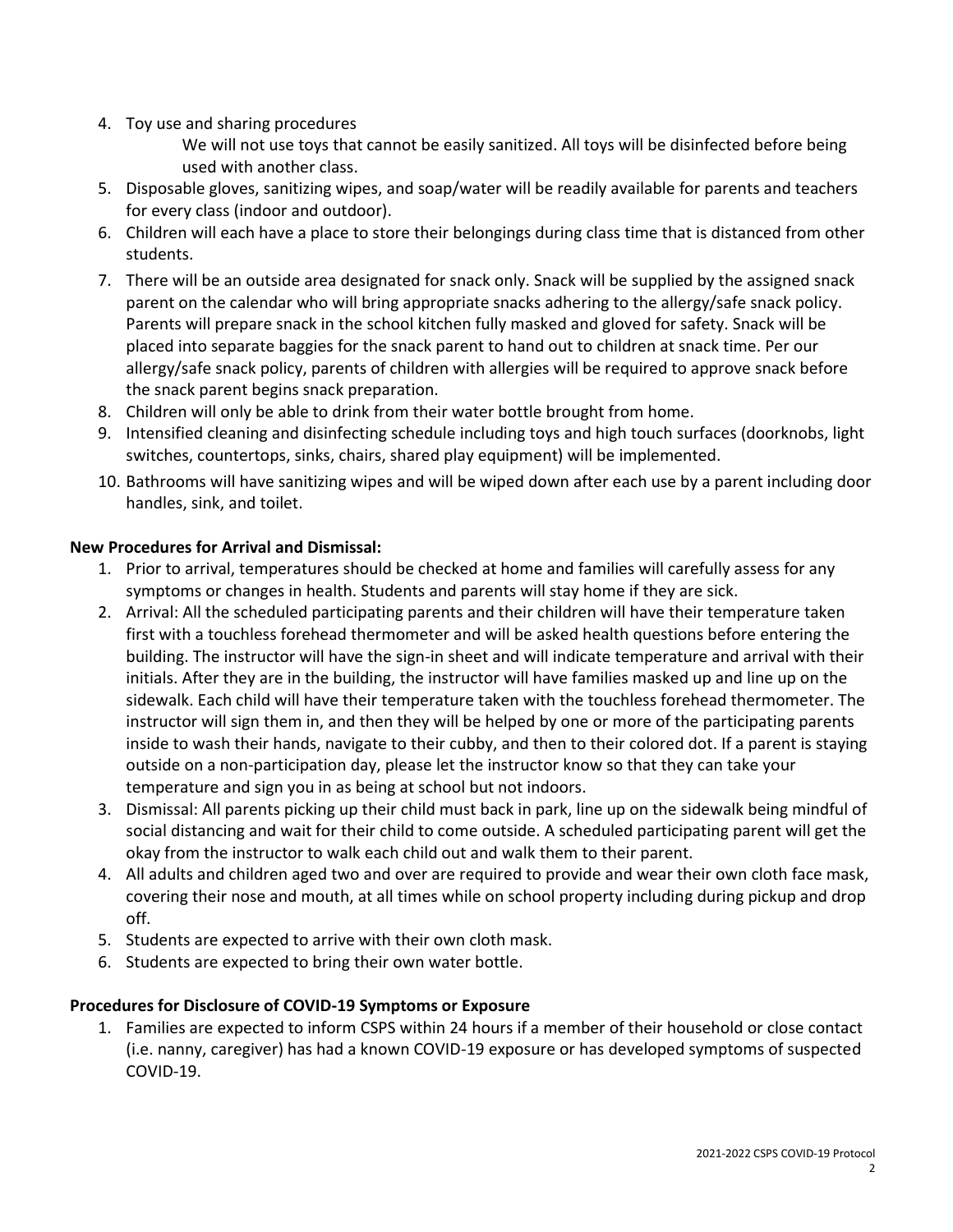- 2. If a **parent or child has a close contact,** defined as being within 6 feet of someone for 15 minutes or more who either is symptomatic or tests positive for COVID-19, they and their child(ren) are required to self-quarantine for at least 4 days. If they have a negative COVID-19 test result or remain symptomfree for the duration of their quarantine, they may return to school after 4 days.
- 3. If a **parent or child has a positive COVID-19 test result**, they and their child(ren) are required to selfquarantine for at least 14 days and must both present proof of a negative COVID-19 test result to return to school.
- 4. If a **household member has a close** contact, defined as being within 6 feet of someone for 15 minutes or more who either is symptomatic or tests positive for COVID-19, the family member, participating parent, and child(ren) are required to self-quarantine for at least 4 days. If they have a negative COVID-19 test result or remain symptom-free for the duration of their quarantine, they may return to school after 4 days.
- 5. If a **household member has a positive COVID-19 test result**, the family will automatically be asked to only participate in virtual classroom activities for at least 14 days, regardless of whether the person in the household has recently been on school property. Families who have COVID-19 positive household members are expected to follow all guidelines from their medical team and be in contact with CSPS leadership about plans and recommendations for a safe return.
- 6. The CSPS community will be made aware of the positive test result by email. Information provided will include the last date the person was in class, and any locations visited by that person during their class time. Confidentiality of the affected individual will be maintained.
- 7. CSPS will reach out to the class individually to provide more information, as well as gather information from class members about potential exposure. Together, a decision on how to move forward with the class will be made based on individual circumstances during the quarantine period.
- 8. In the setting of a CSPS community member with a positive COVID-19 test, CSPS will work with King County Public Health to determine the appropriate next steps for the affected class(es) moving to virtual learning for 14 days vs. potential full in-person school closures.

I understand completely and will adhere to the CSPS Protocol for COVID-19 as described above:

\_\_\_\_\_\_\_\_\_\_\_\_\_\_\_\_\_\_\_\_\_\_\_\_\_\_\_\_\_\_\_\_\_\_\_\_\_\_\_\_\_\_\_\_\_\_\_\_\_\_

\_\_\_\_\_\_\_\_\_\_\_\_\_\_\_\_\_\_\_\_\_\_\_\_\_\_\_\_\_\_\_\_\_\_\_\_\_\_\_\_\_\_\_\_\_\_\_\_\_\_

\_\_\_\_\_\_\_\_\_\_\_\_\_\_\_\_\_\_\_\_\_\_\_\_\_\_\_\_\_\_\_\_\_\_\_\_\_\_\_\_\_\_\_\_\_\_\_\_\_\_

Printed Name of Parent

Parent Signature

Name of Child(ren)